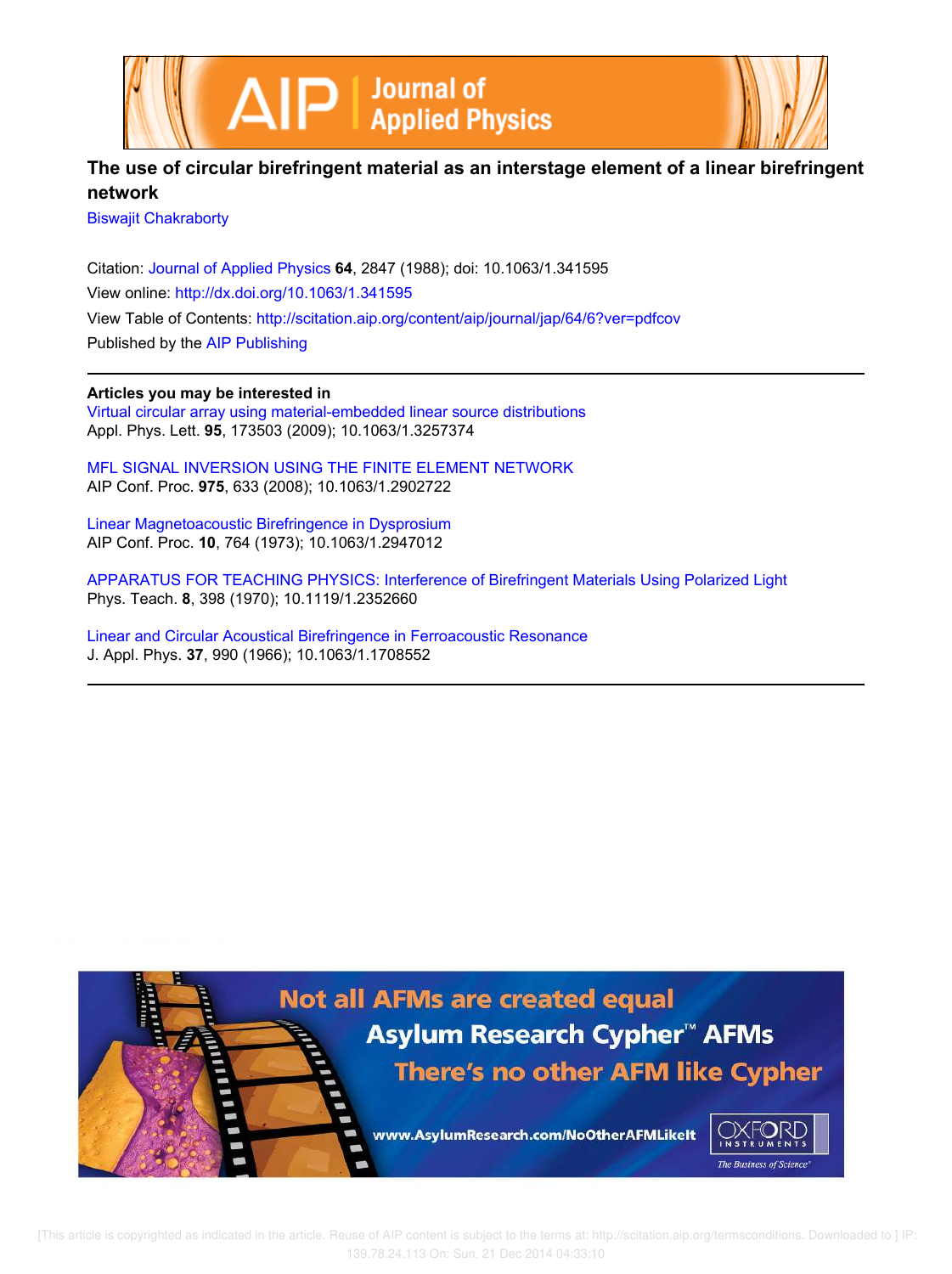# The use of circular birefringent material as an interstage element of a linear birefringent network

Biswajit Chakraborty

*Optics and Optoelectronics Section, Department of Applied Physics, University of Calcutta,* 92 *Acharya Prafulla Chandra Road, Calcutta 700 009, India* 

(Received 14 September 1987; accepted for publication 20 May 1988)

In a previous communication the transmission characteristics of both narrow bandpass filters and birefringent band suppression filters (BBSF) have been investigated where a retarderrotator combination is used at each stage. The tuning procedures of these fixed-type filters have also been studied where the thickness of each retarder plate was the same and the thickness of each rotator plate was the same. In the present paper we first study the variation of intensity transmittance with the variation of number of stages of the previously proposed filter. A simple way of synthesizing a BBSF system by using a number of equal thickness linear retarder plates is also indicated. Lastly we study the transmission characteristics and the tuning procedures of both narrow bandpass filters and birefringent band suppression filters where the retarder and the rotator plates of unequal thicknesses are used for their construction.

#### !. INTRODUCTION

A stepwise development in the field of birefringent spectral filters has been indicated in a previous communication.<sup>1</sup> The present paper highlights the further studies in the field of birefringent spectral filters by utilizing the ideas of Ref. 1. For the sake of systematic studies we divide the entire paper into three different parts. In Sec, II we study the change in the transmission characteristics due to the change in the number of stages of same systems shown in Ref. 1. Here the filter core is made of a particular combination of retarder plates of equal thickness and rotator plates of equal thickness. A cascaded linear birefringent network having an approximated periodic rectangular amplitude transmittance is also shown as a band-suppression filter system in Sec. II. Section III includes the studies on the transmission characteristics of the birefringent filter systems where the elements of the successive stages get double in thickness like in a Lvot filter. Lastly Sec. IV deals with the birefringent filter where the thickness of the elements of the successive stages are different. Here we study the effect of substituting the mechanical rotations of the retarder plates of a linear birefringent network by the frequency-dependent rotations introduced by the interstage rotators. It is instructive to point out at this stage that this paper adheres to the notations and conventions of Ref. 1 unless otherwise stated.

#### II. BIREFRINGENT FILTER SYSTEM WHERE THE THiCKNESS OF EACH RETARDER PLATE IS THE SAME AND THE THICKNESS OF EACH ROTATOR PLATE IS THE SAME

The variation of intensity transmittance  $T$  with the variation of wavelength  $\lambda$  of a 14-stage ( $n = 14$ ) narrow bandpass filter is shown in Fig. 1. The plot is obtained with the help of the expressions (11) and (12) of Ref. 1. The filter is tuned at  $\lambda_{0p} = 509$  nm and the thickness of each interstage quartz rotator plate is 0.44 mm (for  $m = 2$ ). Comparing the  $T$  vs  $\lambda$  plot of Fig. 1 with that of a 10-stage narrow bandpass filter  $[Fig. 2(a), Ref. 1]$  we find that as the number of stages increase the width of the centra! maxima decreases along

with the amplitudes of the secondary maxirnas on both sides of the principal maxima. This situation is particularly interesting because of the fact that in a well-known linear birefringent narrow bandpass filter such as a sole filter, as the number of stages increase, the amplitudes of the secondary maximas on both sides of the principal maxima increase while the width of the principal maxima decreases.

Figure 2 shows the  $T$  vs  $\lambda$  curve of a 14-stage birefringent band suppression filter (BBSF) system tuned at  $\lambda_{OR}$  = 509 nm. This plot is obtained with the help of the expressions ( 15) and ( 16) of Ref. 1 and the thickness of each quartz rotator plate is 0.22 mm (for  $m = 1$ ). Comparing the T vs  $\lambda$  curve of Fig. 2 with that of a 10-stage BBSF system [Fig. 2(e), Ref. 1] we find that as the number of stages increase the amplitUdes of fluctuations over the pass band of both sides of  $\lambda_{OR} = 509$  nm decrease slightly and the width of the rejection band decreases too.

A birefringent band suppression network can also be synthesized by impulse response technique<sup>2</sup> which uses equal length linear retarder plates as core elements. A fivestage linear birefringent network having an approximated periodic rectangular amplitude transmittance (obtained by a six-term exponential Fourier series and shown in Fig. 3) has been synthesized by the simple synthesis process described by Harris, Ammann, and Chang.<sup>3</sup> The absolute an-



FIG. 1. Transmission curve of a narrow band-pass filter for  $n = 14$ ,  $m = 2$ ,  $\lambda_{\text{On}} = 509$  nm, and  $\theta = 6^{\circ}25'$ . The thickness of each retarder is the same and the thickness of each rotator is the same.

2847 J. Appf. Phys. 64 (6), 15 September 1988 0021-8979/86/162847-07\$02.40 ® 1968 American Institute of Physics 2847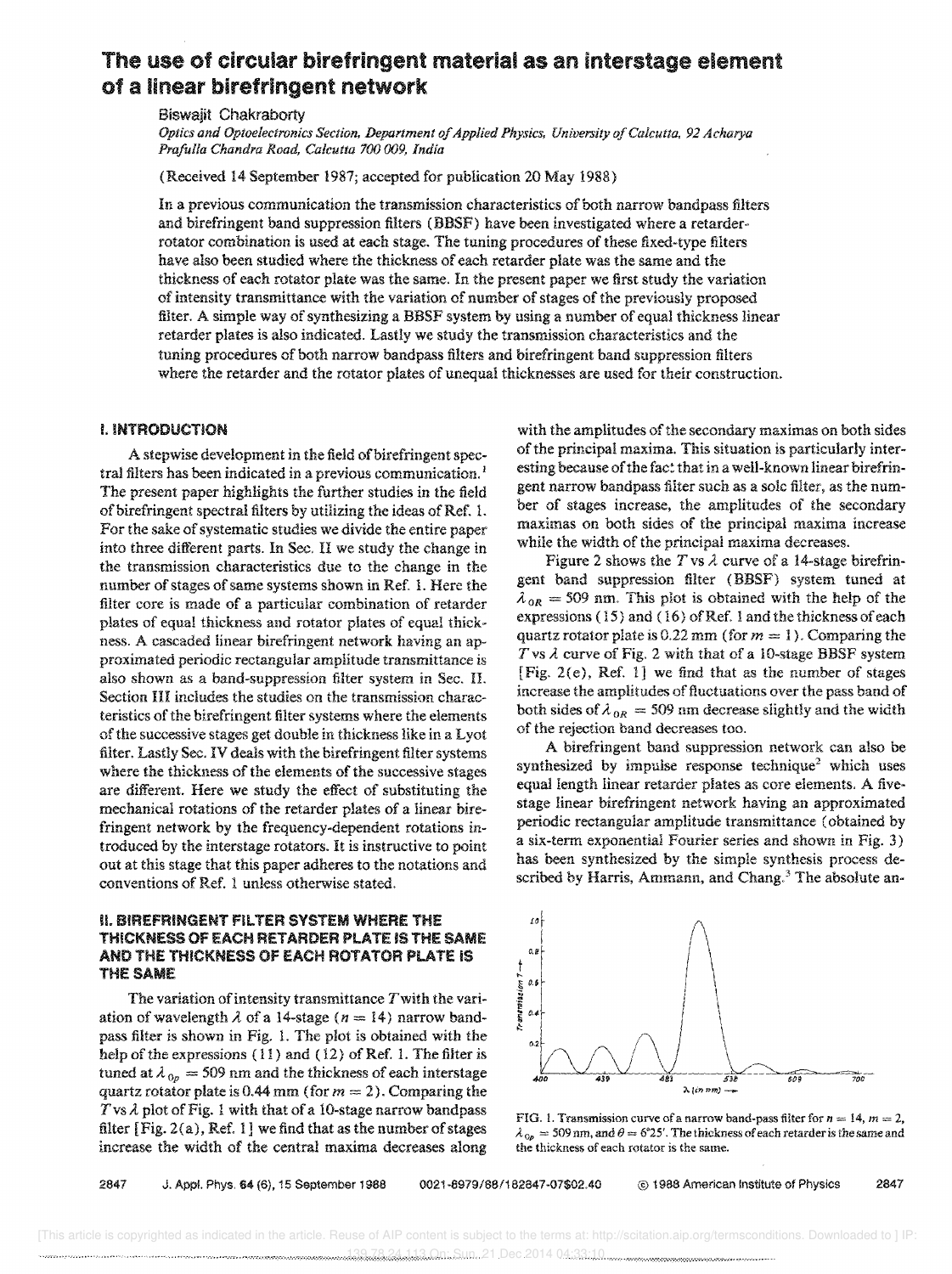

FIG. 2. Transmission curve of a birefringent band suppression filter for  $n = 14$ ,  $m = 1$ ,  $\lambda_{DR} = 509$  nm, and  $\theta = 0^{\circ}$ . The thickness of each retarder is the same and the thickness of each rotator is the same.

gles (measured with respect to the *x* axis) of the first, second, third, fourth, and fifth retarder and the output linear polarizer are  $\theta_1 = -21^{\circ}36', \theta_2 = -2^{\circ}32', \theta_3 = -56^{\circ}34',$  $\theta_4 = -110^{\circ}37', \theta_5 = -91^{\circ}19', \text{and } \theta_p = -23^{\circ}10', \text{respec-}$ tively. The transmission axis of the input linear polarizer is assumed to be parallel to the *x* axis (horizontal direction) of a cartesian coordinate system. The normalized intensity transmittance of the five-stage linear birefringent network having an approximated periodic rectangular amplitude transmittance is shown in Fig. 4. The principal rejection wavelength corresponds to  $\delta = \pi/2$  or  $3\pi/2$  where  $\delta$  is the frequency-dependent retardance introduced by each linear retarder plate. Although, ideally, fill transmission is desirable at each wavelength of the passband, here we note some fluctuations over the passband of the band suppression filter.



FIG. 3. Plots show the ideal (firm line) and the approximated (dotted line) periodic rectangular amplitude transmittance.



FIG. 4. Normalized intensity transmittance of a five-stage linear birefringent network having an approximated periodic rectangular amplitude transmittance.

By increasing the number of stages the rejection bandwidth can be made narrower and the amplitudes of the ripple over the passband can also be reduced. But as the number of stages increase the number of terms in the approximated amplitude transmittance increases too (the mean square error comes down) while the approximated function shows a large amount of ripple at the point of discontinuity. This causes lowering of the entire pass band in the normalized intensity transmittance curve. Figure 5 shows the normalized intensity transmittance curve of a 13-stage band suppression linear birefringent network, obtained from 14-term exponential Fourier series. The plot shows a lowering of the pass band at the higher wavelength side of the principal rejection wavelength at 448 nm.

## m. BIREFRINGENT FilTER SYSTEM WHERE THE ELEMENTS OF THE SUCCESSIVE STAGES DOUBLE IN THICKNESS

We now study the transmission characteristics of both narrow passband filter and birefringent band suppression filter of same arrangements as shown in Fig. 1 of Ref. 1, with the only difference that the elements of the successive stages double in thickness. The generalized expression for the output Jones vector  $E_0$  of a *n*-stage network where the retarder axes are oriented like a  $n$ -stage, fan-type solc filter is given by



network having an approximated rectangular amplitude transmittance.

amplitude transmittance of a five-stage linear birefringent network having a 2848 J. Appl. Phys., Vol. 64, No.6, 15 September 1986 FIG. 5. Normalized intensity transmittance of a 13-stage linear birefringent Biswajit Chakraborty 2843

 [This article is copyrighted as indicated in the article. Reuse of AIP content is subject to the terms at: http://scitation.aip.org/termsconditions. Downloaded to ] IP: 139.78.24.113 On: Sun, 21 Dec 2014 04:33:10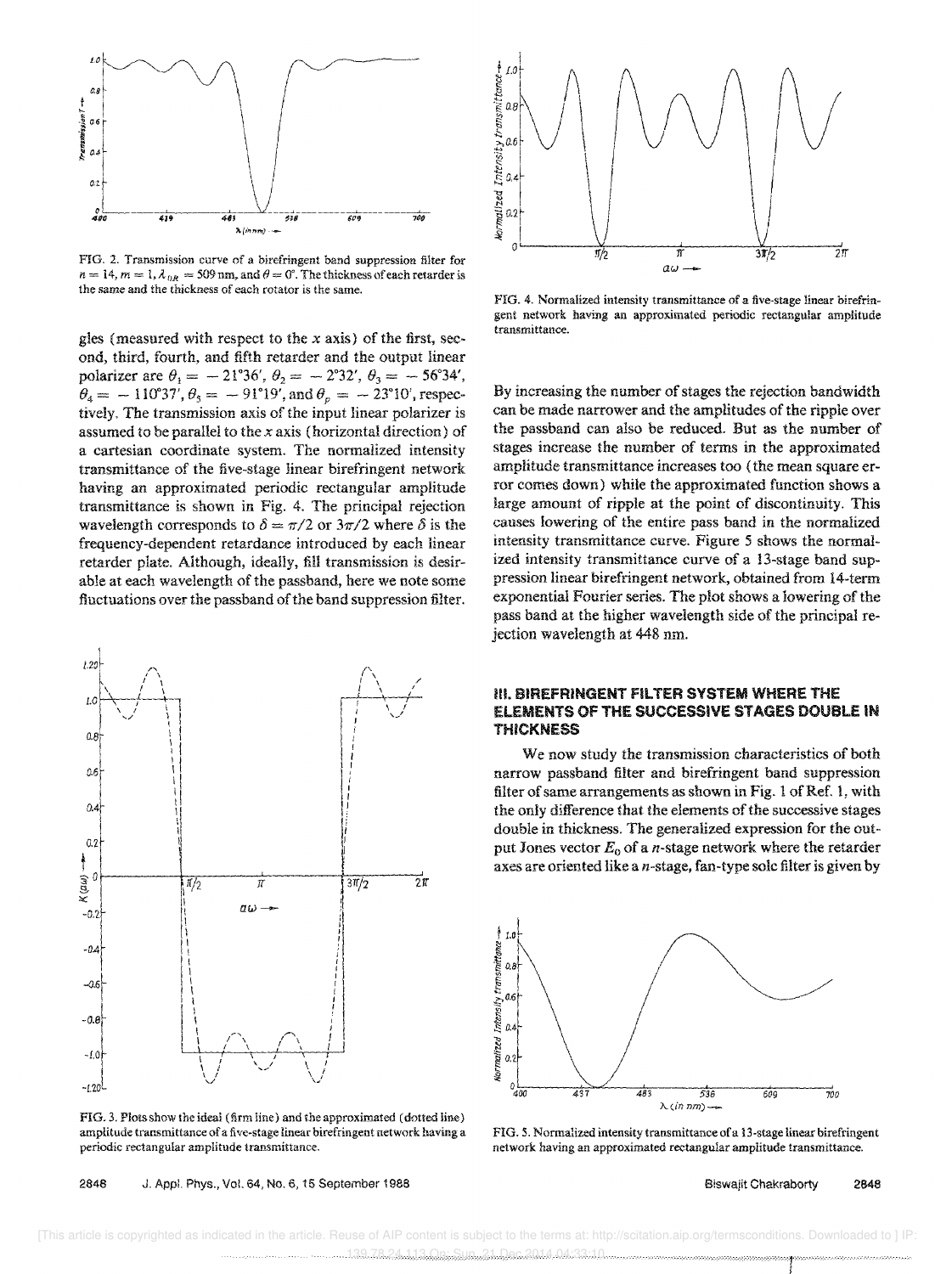$$
E_0 = P_{\text{out}}(0)R(\theta/2)R(n\theta)R(2^{n-1}\alpha - \theta)C(2^{n-1}\delta)
$$
  
× $R(2^{n-2}\alpha - \theta)C(2^{n-2}\delta)...R(\alpha - \theta)C(\delta)$   
× $R(-\theta/2)P_{\text{in}}(0)E_i$ , (1)

where

$$
E_i = \left| \frac{E_x}{E_y} \right|
$$

represents the Jones vector of the input beam and  $C(\delta)$ .  $R(\alpha)$ , and  $P(0)$  represent the Jones matrices of the retarder, rotator, and linear polarizer, respectively. Here, unlike the cases of Sec. II where the closed-form expressions were used to obtain the intensity transmittance plots, rigorous computer software (multiplication of a series of  $2\times2$  complex matrices) is used to obtain the intensity transmittance values at different wavelengths with the help of expression (1) and with the aid of an IBM 1130 computer. For computational purposes we use Biot's law<sup>1</sup> in order to realize the optical rotation produced by a quartz rotator plate and neglect the dispersion of birefringence of a linear retarder plate due to the reason indicated in Ref. 1.

Plot (a) of Fig. 6 shows the *T* vs  $\lambda$  curve of a 10-stage network tuned for a narrow bandpass purpose. Here the first rotator (from the left-hand side) rotates the plane of polarization of the principal pass wavelength component through an angle determined by the relation

$$
\alpha_{0p} = m\pi \bigg/ \sum_{n=1}^{n} 2^{n-1}, \qquad (2)
$$

where  $m = 1, 2, 3, 4, 5$ , etc. For  $n = 10$  and  $\lambda_{0p} = 509$  nm if we choose any value of *m* between 1 and 19, the thickness of the first few rotators will be impossibly small. So, we prefer to choose  $m = 20$  for the computational purpose which determines the thickness of the first rotator as 0.12 mm and the thickness of the last rotator as 6.13 cm. The first retarder [just after  $P_{1n}(0)$ ] introduces a phase difference of 360° at  $\lambda_{0p} = 509$  nm. Plot (a) of Fig. 6 shows sharp peaks of different amplitudes and shapes where the azimuths of the retarders are arranged like a 10-stage Solc filter (that yields  $\theta = 9^{\circ}$ from  $n\theta \approx \pi/2$ ). At  $\lambda_{0p} = 509$  nm the intensity transmittance is at its ideal maximum. Plot (b) of Fig. 6 shows the *T*  vs  $\lambda$  curve of the same setup with the only difference that the slow axis of each retarder is parallel to the transmission axes of the polarizers, i.e.,  $\theta = 0^{\circ}$ . Here obviously the number of retarder is one less than the number of rotator and the first retarder [after the first  $R(\alpha)$  from the left-hand side; Fig. 1, Ref. 1] introduces a phase difference of 720° at  $\lambda_{0p}$ . Plot (b) of Fig. 6 also shows a number of sharp peaks of different shapes. If now for the lO-stage network the thickness of each retarder is the same and is made to introduce a phase difference of 360° at  $\lambda_{0p}$  and the rotators are chosen according to relation (2) (with  $m = 20$ ), then for  $\lambda_{0p} = 509$  nm we get the  $T$  vs  $\lambda$  variation of plots (c) and (d) of Fig. 6 for both  $\theta = 9^{\circ}$  and 0°, respectively. These curves also show an irregular distribution of sharp peaks. A large number of transmission peaks of plot (d) are found to be sharper than those obtained in plots (a), (b), and (c) of Fig. 6.

We now study the  $T$  vs  $\lambda$  curves of a fan-type sole filter where the successive retarders double in thickness [substi-

tuting  $a = 0$  in expression (1) ]. The transmission curves of the six-stage ( $n = 6$ ) and the 10-stage ( $n = 10$ ) filter of this type, tuned at  $\lambda_{0p} = 509$  nm, are shown in plots (e) and (f) of Fig. 6, respectively. Comparing plot (f) of Fig. 6 with that of a 10-stage fan-type Sole filter [shown in Fig. 2 (d) of Ref. 1] we see that the much narrower transmission peak can be obtained at the principal pass wavelength  $\lambda_{0p} = 509$  nm but the amplitudes of the secondary peaks get higher and the side bands are of irregular shape as the successive stages get doubled in thickness.

With the help of expression (1) we now study the Tvs *A.*  curve of a birefringent network where equal thickness rotator plates are used as interstage elements and the retarders of successive stages double in thickness. Here again we retain to original terms and conditions of Ref. I in order to find the thickness of each rotator plate. Plots  $(g)$ ,  $(h)$ , and  $(i)$  of Fig. 6 show the *T* vs  $\lambda$  curves of a 10-stage ( $n = 10$ ) filter of this type tuned at  $\lambda_{0p} = 509, 453$ , and 640 nm, respectively. The curves of plots  $(g)$ ,  $(h)$ , and  $(i)$  are drawn for  $m = 2$  and the thickness of the rotators are obtained as 0.60, 0.48, and 1 mm, respectively. The first retarder [just after  $P_{in} (0)$ ; Fig. 1, Ref. 1] behaves as a full wave plate for the principal pass wavelength and the azimuths of the retarders are arranged like a fan-type Sole filter, Comparing the *T* vs *A* curve of plot (g) with that of plot (f) of Fig. 6 we see that in plot (g) of Fig. 6 the secondary peaks at the higher wavelength side of principal pass are greatly reduced where as the secondary peaks at the lower wavelength side increase, If now the number of stages are decreased to  $n = 6$ , we get the transmittance curve of plot (j) of Fig. 6 (tuned at  $\lambda_{0p} = 509$  nm) which, when compared to that of plot  $(g)$  of Fig. 6, reveals that the increase in the number of stages decrease the amplitudes of the peaks on the higher wavelength side than on the lower wavelength side of  $\lambda_{0p}$ . Again if the thickness of each rotator is changed the *T* vs  $\lambda$  curve takes the shape (for  $n = 10$ ) shown by plot (k) of Fig. 6. Here we use  $m = 4$  and the thickness of each rotator is obtained as 1.22 mm for  $\lambda_{0p}$  = 509 nm. Comparing plot (k) with plot (g) of Fig. 6 we see that the width of primary maxima as well as the number of secondary maximas increase as the thickness of each rotator increases. Plot (1) of Fig. 6 shows the *T* vs  $\lambda$  curve of a lO-stage (number of the retarder is 9) network where the slow axis of each retarder is parallel to the transmission axes of the polarizers and  $m = 2$ ,  $\lambda_{0p} = 509$  nm. The first retarder introduces a phase difference of 720° at  $\lambda_{0n}$ . Here again we see a number of transmission peaks of different shapes.

We now present two cases of a 10-stage network tuned at principal rejection wavelength  $\lambda_{OR} = 509$  nm at which the value of intensity transmittance is ideally zero. The thickness of each rotator is same and the first retarder introduces a phase difference of 360° at  $\lambda_{.0R}$ . Plot (m) of Fig. 6 shows the *T* vs *A* curve of the band suppression network where the axes of the retarders are oriented like a lO-stage Sole filter. Plot (n) of Fig. 6 shows the T vs  $\lambda$  curve of the same network where the slow axis of each retarder is parallel to the transmission axes ofthe polarizers. In this setup the number of the retarder is one less than the number of rotator, and first retarder introduces a phase difference of 720° at  $\lambda_{OR}$ . In both the cases the thickness of each rotator is obtained as  $0.31$  mm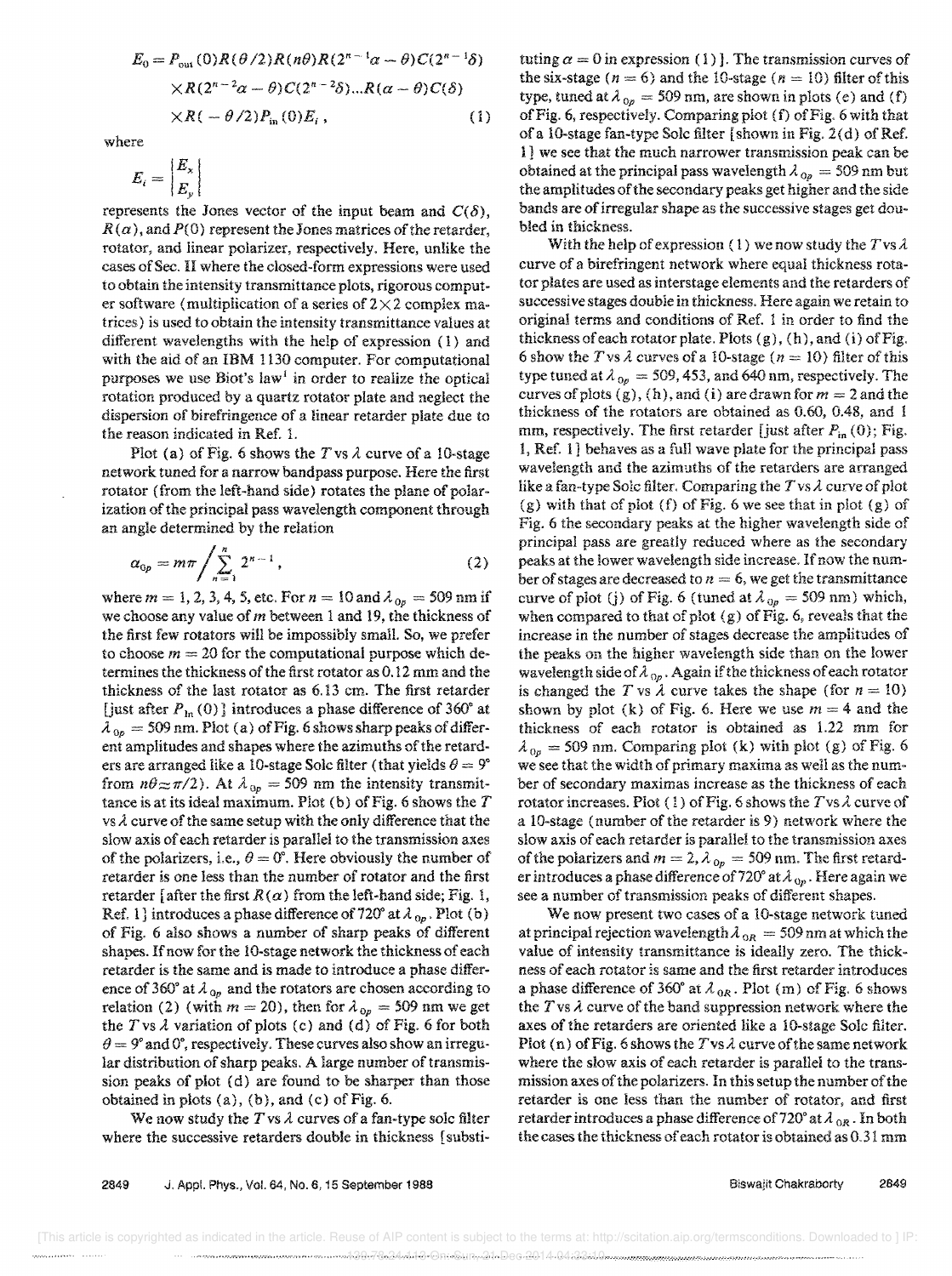

FIG. 6. Plots (a)-(n) show the transmission curves of the birefringent filter systems where the elements of the successive stages increase in a regular way.

2850 J. Appl. Phys., Vol. 64, No. 6, 15 September 1988 **Biswajit Chakraborty** 2850

[This article is copyrighted as indicated in the article. Reuse of AIP content is subject to the terms at: http://scitation.aip.org/termsconditions. Downloaded to ] IP 1<del>48.25.24.24.113.10.20</del>.2014 04:33:10 On: Sun, 21 O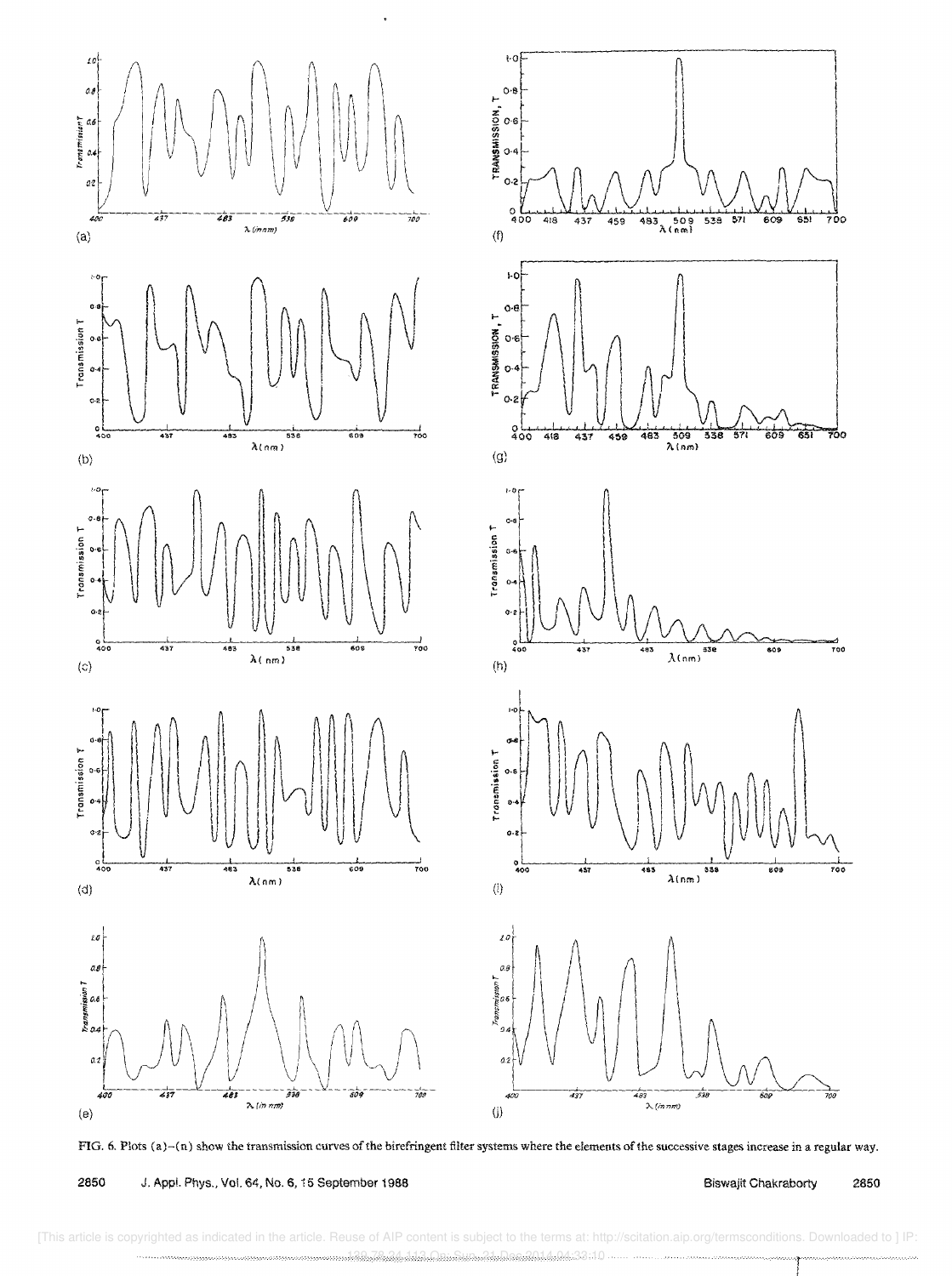



for  $m = 1$ . It is interesting to note that in plot (m) of Fig. 6 we get a complete suppression over a wide spectral range around  $\lambda_{.0R}$  with little transmission at both ends. Plot (n) of Fig. 6 shows large amplitude of fluctuation over the lower wavelength side passband than on the higher wavelength side passband of  $\lambda_{0R}$ . In both the cases discussed above, the fluctuations over the passband of either side of  $\lambda_{.0R}$  increase as we take higher value of *m* or higher number of stages.

### IV. BIREFRINGENT FiLTER SYSTEM WHERE THE THICKNESS OF EACH RETARDER IS THE SAME AND THE THICKNESSES OF INTERSTAGE ROTATORS ARE DIFFERENT

In the preceding sections the spectral intensity transmittance of different types of birefringent filters are studied where the slow axes of different retarders are either arranged by a simple mathematical relation or paraliel to the transmission axes of the polarizers. The thickness of different core elements are shown to be the same or increase in a regular way. In the following studies we investigate the effect of substituting the mechanical rotations of the linear retarder plates of a linear birefringent network by the frequency-dependent rotations introduced by the optically active medium.

Figure 7 shows a five-stage linear birefringent network. Following Jones formalism the Jones vector *Eo* of the output beam can be written as

$$
E_0 = P(\theta_p)R(\theta_5)C(\delta)R(\theta_4 - \theta_5)C(\delta)R(\theta_3 - \theta_4)
$$
  
× $C(\delta)R(\theta_2 - \theta_3)C(\delta)R(\theta_1 - \theta_2)$   
× $C(\delta)R(-\theta_1)P(0)E_i$ , (3)

2851 J. App!. Phys., Vol. 64, No.6, 15 September 1988



where  $E_i$  is the Jones vector of the input beam as shown in Sec. III.

We now study the effect of inserting rotator plates of different thickness in a five-stage linear birefringent network having an approximated periodic triangular amplitude transmittance. The azimuths of linear retarders and output polarizer of a linear birefringent network having an approximated periodic triangular amplitude transmittance are given  $by<sup>3</sup>$ 

$$
\begin{aligned}\n\theta_1 &= 88^\circ 45', & \theta_2 &= 84^\circ 52', & \theta_3 &= 55^\circ 31', \\
\theta_4 &= 26^\circ 10', & \theta_5 &= 22^\circ 18', & \theta_p &= 21^\circ 3',\n\end{aligned}
$$
\n
$$
(4)
$$

substituting the values of the Eqs. (4) in expression (3) we get the  $T$  vs  $\lambda$  curve of Fig. 8 by the direct matrix multiplication (as in Sec. III). At  $\lambda = 509$  nm each retarder behaves as a full wave plate and we get the intensity maxima at this wavelength.

If now the slow axis of each retarder is made parallel to the transmission axis of the input polarizer  $P(0)$  and the rotator plates are placed in such a way that the first rotator  $R(\alpha_1)$  rotates the plane of polarization of the spectral com-



FIG. 7. Diagram shows a five-stage generalized linear birefringent network where  $C(\delta,\theta)$  represents a linear retarder having a frequency-dependent retardance  $\delta$  and azimuth  $\theta$ .  $P(\theta_p)$  represents a linear polarizer with an azimuth  $\theta_n$ .

Biswajit Chakraborty 2851

 [This article is copyrighted as indicated in the article. Reuse of AIP content is subject to the terms at: http://scitation.aip.org/termsconditions. Downloaded to ] IP: 1990، بيومبر ومستروما بادراد الكرام الكرام الكرام المادر المستور المستروم المستروم المستروم المستروم المستروم ا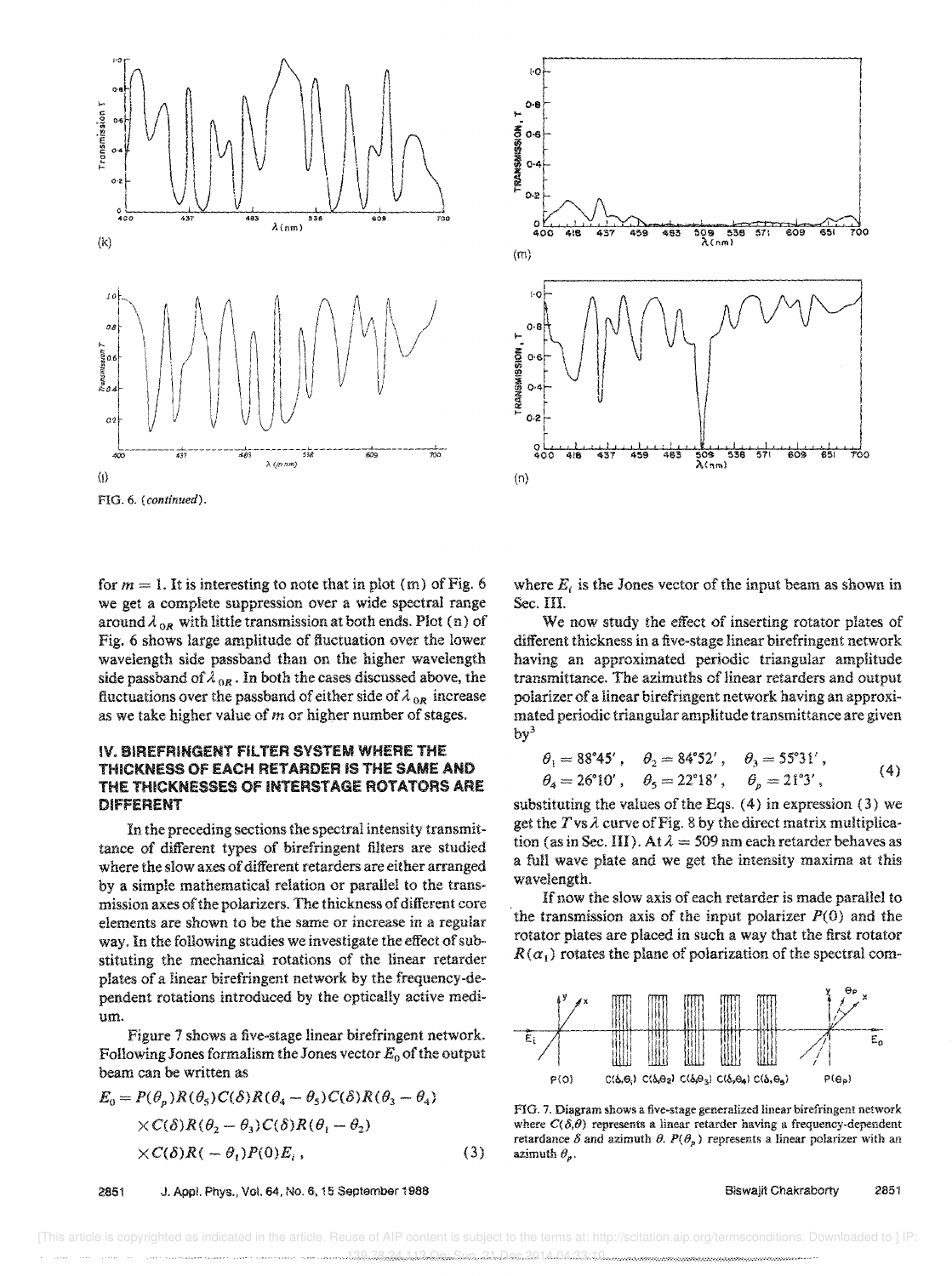

FIG. 8. Curve shows the variation of intensity transmittance  $T$  with wavelength  $\lambda$  of a five-stage linear birefringent network having an approximated periodic triangular amplitude transmittance.

ponent  $\lambda = 509$  nm through the angle  $-\theta$ , deg, the second rotator  $R(\alpha_2)$  rotates the plane of polarization of  $\lambda = 509$ nm through an angle  $(\theta_1 - \theta_2)$  deg, and so on, the Jones vector  $E_0$  of the output beam can be written with the help of expression (3) as

$$
E_0 = P(\theta_p)R(\alpha_6)C(\delta)R(\alpha_5)C(\delta)R(\alpha_4)
$$
  
× $C(\delta)R(\alpha_3)C(\delta)R(\alpha_2)C(\delta)R(\alpha_1)P(0)E_i$ . (5)

The arrangement of the elements of the network that corresponds to expression (5) is shown in Fig. 9. With the help of Diot's law the thickness of rotators  $R(\alpha_1), R(\alpha_2), R(\alpha_3), R(\alpha_4), R(\alpha_5)$ , and  $R(\alpha_6)$  are obtained as  $t_1 = 3$  mm,  $t_2 = 0.13$  mm,  $t_3 = 1$  mm,  $t_4 = 1$  mm,  $t_5 = 0.13$  mm, and  $t_6 = 0.76$  mm, respectively, for  $\lambda = 509$ nm as the tuning wavelength. Here the rotator  $R(\alpha_i)$  rotates the plane of polarization of the wavelength components through the clockwise direction and all other rotators intro-



FIG. 9. Diagram shows a birefringent network where the slow axis of each retarder is parallel to the transmission axis of the input polarizer and the rotators of different thickness are used as interstage elements.

duce anticlockwise rotation. Plot (a) of Fig. 10 shows the *T*  vs  $\lambda$  curve of the network (Fig. 9) for different rotator thickness shown above and for the same thickness of each retarder plate. Comparing the  $T$  vs  $\lambda$  curve of Fig. 8 with that of plot (a) of Fig. 10 we notice a marked difference between the two distributions. Although the intensity transmittances at  $\lambda = 509$  nm are same in both the cases, plot (a) of Fig. 10 shows an increase at lower wavelength side and rather sharp decrease at higher wavelength side of  $\lambda = 509$  nm, showing a more or less fiat-top intensity transmittance over a wide range of visible region. If now we tune the network at some higher wavelength  $\lambda = 546$  nm, the *T* vs  $\lambda$  curve thus obtained is shown in plot (b) of Fig. 10. At  $\lambda = 546$  nm each retarder behave as a full wave plate and the thickness of the rotators are obtained as  $t_1 = 3.5$  mm,  $t_2 = 0.15$  mm,  $t_3 = 1.16$  mm,  $t_4 = 1.16$  mm,  $t_5 = 0.15$  mm, and  $t_6 = 0.88$ mm. Here again the first rotator introduces clockwise rotation and all other rotators introduce anticlockwise rotation. Similarly tuning the network at some lower wavelength  $\lambda = 432$  nm, the rotators thicknesses are obtained as  $t_1 = 2$ mm (right-handed rotator),  $t_2 = 0.1$  mm,  $t_3 = 0.71$  mm,  $t_4 = 0.71$  mm,  $t_5 = 0.10$  mm, and  $t_6 = 0.54$  mm. The *T* vs  $\lambda$ curve thus obtained is shown in plot (c) of Fig. 10. The curve resembles that of a band suppression one with large band-



FIG. 10. Plots (a )-( d) show the transmission curves of birefringent filter system where the thickness of the elements of the successive stages are different.

2852 J. Appl. Phys., Vol. 64, No. 6, 15 September 1988 **Biswajit Chakraborty** 2652

 [This article is copyrighted as indicated in the article. Reuse of AIP content is subject to the terms at: http://scitation.aip.org/termsconditions. Downloaded to ] IP: 139.08.113 On: Sun, 21.09.09.09.09.09.09.09.09.09.00